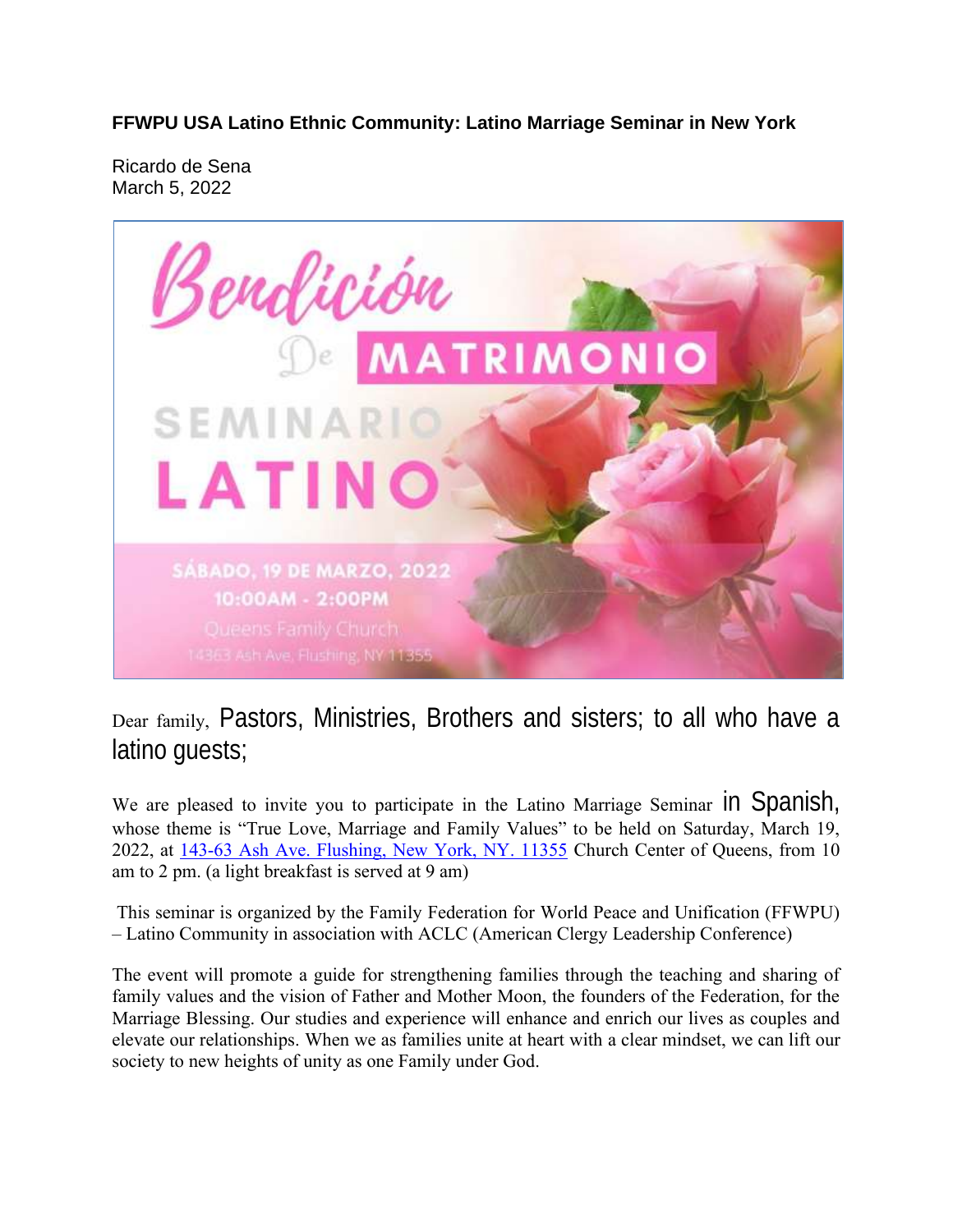The registration fee is \$15 per person and \$25 per couple and includes food. To reserve your spot, RSVP by registering at this link:

Resister:

Please note that all participants are responsible for their own transportation. All COVID-19 protocols will be practiced.

If you have any questions or need additional information, please contact Mónica Vallejo, our secretary for Subregion 1 at:  $ministeriolations1@$  qmail,  $com$ , or feel free to call the person who invited you.

We look forward to meeting you in New York.

Sincerely,

 **Prof. Rafael Sánchez Rev. Dasse Diarra <b>Dr. Ricardo de Sena**  *Coordinador Subregional* 1 *Pastor of Queens HPHC Coordinador Nacional Comunidad Étnica Latina Comunidad Étnica Latina*

**English invitación 19 de Marzo colaboradores.docx**

**Cumbre latina Invitación 19 de marzo.docx**

**Spanish Latino Marriage Seminar,jpg**

**2.png**

**1.png**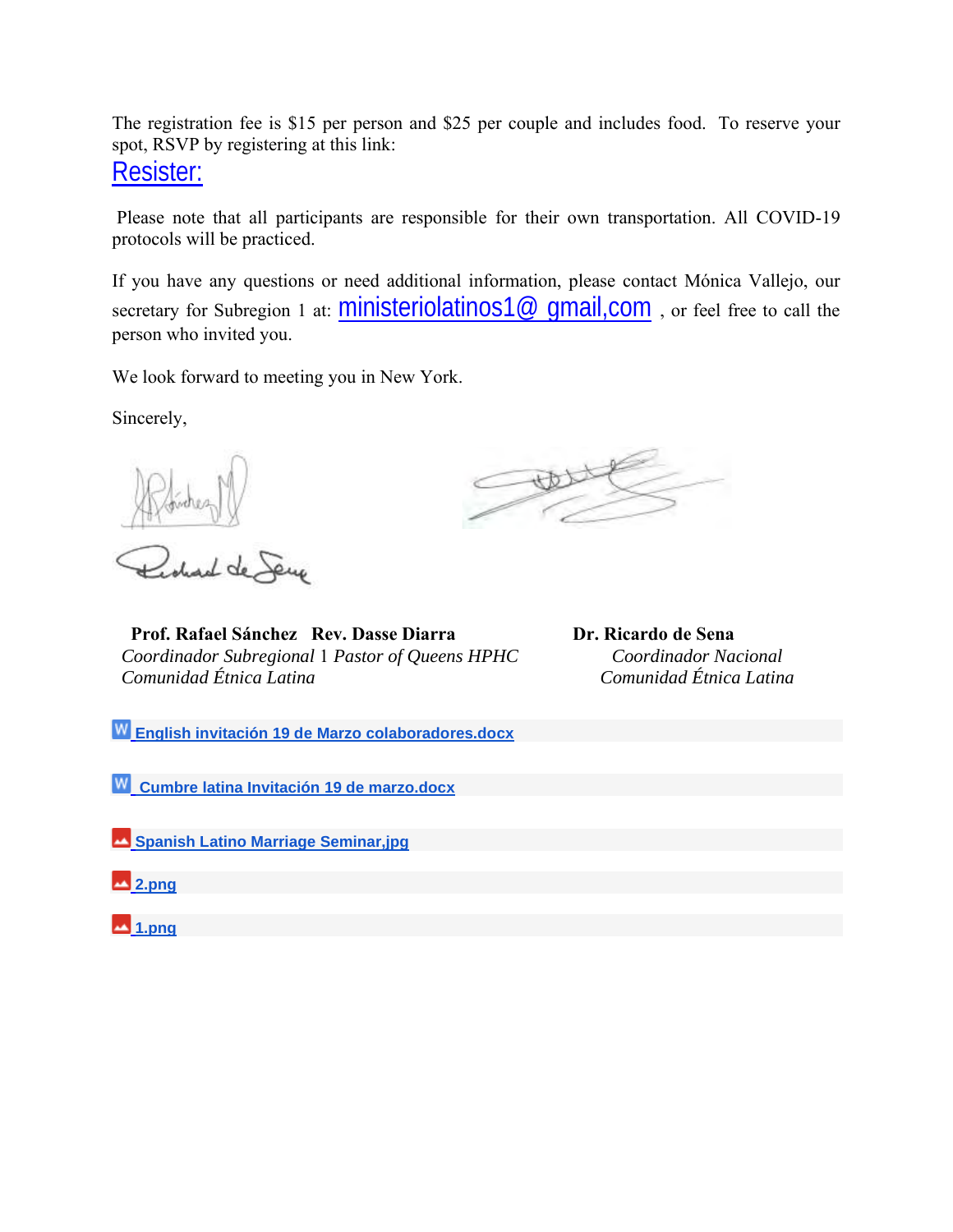March 5, 2022

Dear family,

We are pleased to invite you to participate in the Latino Marriage Seminar whose theme is "True Love, Marriage and Family Values" to be held on Saturday, March 19, 2022, at 143-63 Ash Ave. Flushing, New York, NY. 11355 Church Center of Queens, from 10 am to 2 pm. (a light breakfast is served at 9 am)

This seminar is organized by the Family Federation for World Peace and Unification (FFWPU) – Latino Community in association with ACLC ( American Clergy Leadership Conference)

We would be pleased to have your participation in the seminar, your presence and contribution will bring the appropriate spirit to our meeting.

The event will promote a guide for strengthening families through the teaching and sharing of family values and the vision of Father and Mother Moon, the founders of the Federation, for the Marriage Blessing. Our studies and experience will enhance and enrich our lives as couples and elevate our relationships. When we as families unite at heart with a clear mindset, we can lift our society to new heights of unity as one Family under God.

The registration fee is \$15 per person and \$25 per couple and includes food. To reserve your spot, RSVP by registering at this link: https://hsa.regfox.com/latino-marriage-seminar-mar-2022

Please note that all participants are responsible for their own transportation. All COVID-19 protocols will be practiced.

If you have any questions or need additional information, please contact Mónica Vallejo, our secretary for Subregion 1 at: ministerioLatinos1@gmail.com, or feel free to call the person who invited you. We look forward to meeting you in New York.

Sincerely,

 **Prof. Rafael Sánchez Rev. Dasse Diarra Dr. Ricardo de Sena**

 *Comunidad Étnica Latina Comunidad Étnica Latina*



Redard de Seup

 *Coordinador Subregional* 1 *Pastor of Queens HPHC Coordinador Nacional*